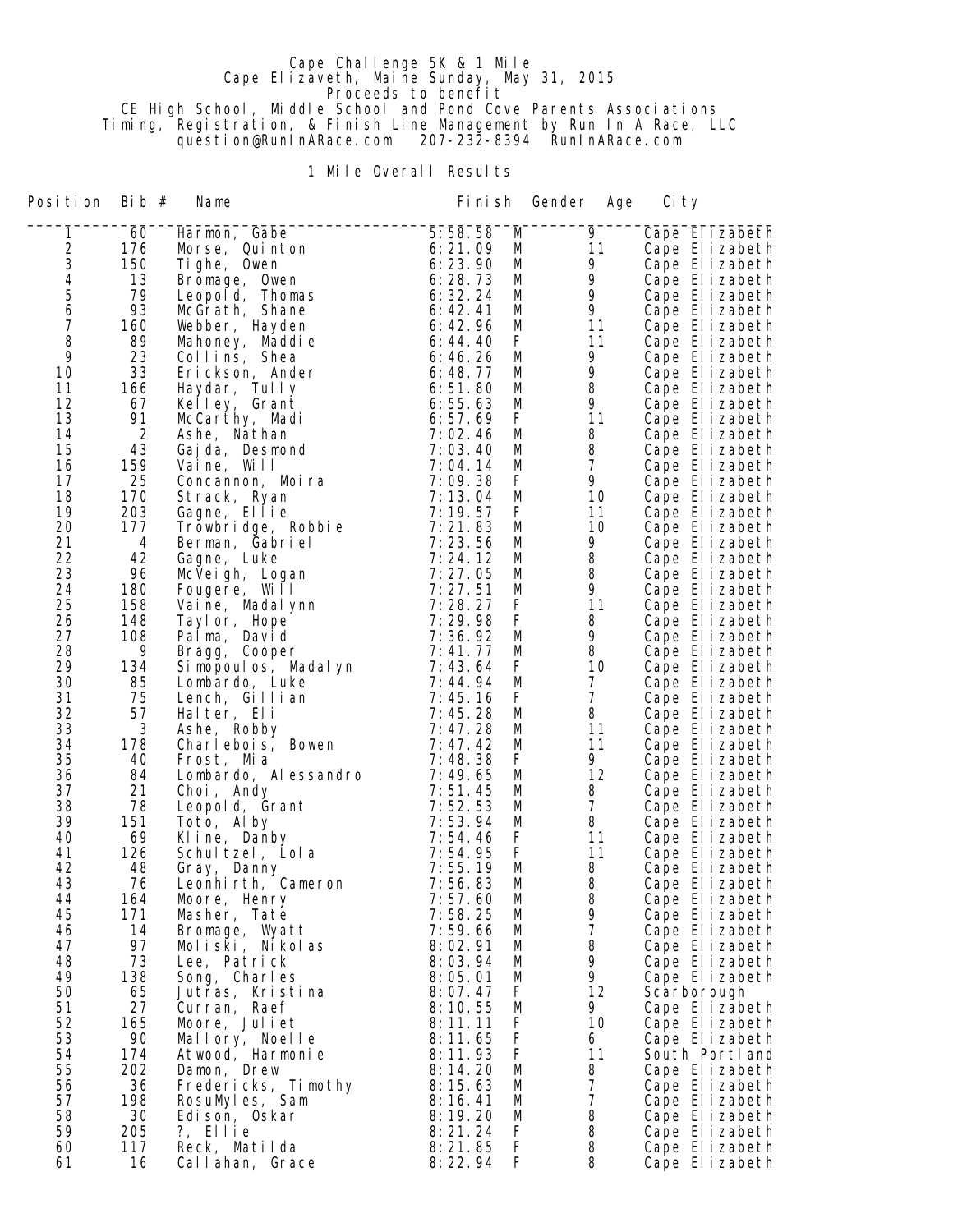| 62  | 45  | Gorman, Hailey       | 8:23.18    | F           | $\overline{7}$                        | Cape Elizabeth |
|-----|-----|----------------------|------------|-------------|---------------------------------------|----------------|
| 63  | 120 |                      | 8:28.91    |             | 10                                    |                |
|     |     | Rickman, James       |            | M           |                                       | Cape Elizabeth |
| 64  | 49  | Gray, Grace          | 8:29.34    | F           | 10                                    | Cape Elizabeth |
| 65  | 24  | Concannon, Caroline  | 8:29.68    | $\mathsf F$ | 10                                    | Cape Elizabeth |
| 66  | 68  | Kesselhaut, Isabel   | 8:29.71    | F           | 11                                    | Cape Elizabeth |
| 67  | 129 | Shaw, Lucy           | 8:30.07    | F           | 8                                     | Cape Elizabeth |
| 68  | 121 | Rickman, Piper       | 8:31.38    | $\mathsf F$ | 8                                     | Cape Elizabeth |
| 69  | 1   |                      | 8:32.14    | F           | 8                                     | Cape Elizabeth |
|     |     | Al tenburg, Phoebe   |            |             |                                       |                |
| 70  | 98  | Monson, Anya         | 8:32.31    | F           | 10                                    | Cape Elizabeth |
| 71  | 210 | Cochran, Gorgia      | 8:33.60    | F           | 9                                     | Cape Elizabeth |
| 72  | 115 | Porter, Bryce        | 8:35.22    | M           | 8                                     | Cape Elizabeth |
| 73  | 104 | Nickerson, Ella      | 8:35.79    | F           | 9                                     | South Portland |
| 74  | 22  | Collins, Nason       | 8:36.57    | M           | 6                                     | Cape Elizabeth |
| 75  | 175 |                      | 8:38.11    | M           | 10                                    |                |
|     |     | Merriam, Carter      |            |             |                                       | Cape Elizabeth |
| 76  | 99  | Monson, Porter       | 8:40.27    | M           | $\overline{7}$                        | Cape Elizabeth |
| 77  | 204 | Hemeon, Haley        | 8:40.55    | F           | 11                                    | Cape Elizabeth |
| 78  | 156 | Tucker, Finley       | 8: 41.47   | M           | 11                                    | Cape Elizabeth |
| 79  | 35  | Forsyth, Todd        | 8:44.99    | M           | 51                                    | Cape Elizabeth |
| 80  | 206 | Macnoelle, Alex      | 8:45.04    | M           | 6                                     | Cape Elizabeth |
| 81  | 123 | Rinal di, Joseph     | 8:45.65    | M           | $\overline{7}$                        | Cape Elizabeth |
|     |     |                      |            |             |                                       |                |
| 82  | 64  | Johnson, Hadley      | 8:46.39    | F           | 8                                     | Cape Elizabeth |
| 83  | 6   | Berman, Lucy         | 8:47.81    | F           | 9                                     | Cape Elizabeth |
| 84  | 102 | Nadeau, Del aney     | 8:50.83    | F           | 8                                     | Cape Elizabeth |
| 85  | 109 | Perruzzi, Andrew     | 8:51.99    | M           | 9                                     | Cape Elizabeth |
| 86  | 169 | Merlim, Marcus       | 8:55.46    | M           | 5                                     | Cape Elizabeth |
| 87  | 12  |                      | 8:58.15    | F           | $\overline{7}$                        | Cape Elizabeth |
|     |     | Brennan, Kayla       |            |             |                                       |                |
| 88  | 131 | Shisler, Diane       | 8:58.95    | F           | 10                                    | Cape Elizabeth |
| 89  | 8   | Berman, Mathew       | 8:59.56    | M           | 6                                     | Cape Elizabeth |
| 90  | 100 | Morris, Aidan        | 9:04.46    | M           | 6                                     | Cape Elizabeth |
| 91  | 119 | Reynolds, Kip        | 9:05.93    | M           | 5                                     | Cape Elizabeth |
| 92  | 186 | Brame, Matheu        | 9:06.32    | M           | 10                                    | Cape Elizabeth |
| 93  | 195 |                      | 9:06.75    | F           | 10                                    | Cape Elizabeth |
|     |     | Membrine, Ella       |            |             |                                       |                |
| 94  | 58  | Halter, Emma         | 9:08.50    | F           | 9                                     | Cape Elizabeth |
| 95  | 17  | Carignan, Genevieve  | 9:09.37    | F           | 6                                     | Cape Elizabeth |
| 96  | 125 | Schultzel, JJ        | 9:10.81    | M           | 9                                     | Cape Elizabeth |
| 97  | 111 | Phillips, Lauren     | 9:11.78    | F           | 9                                     | Cape Elizabeth |
| 98  | 157 | Urbanek, Liv         | 9:14.67    | F           | 9                                     | Cape Elizabeth |
| 99  | 118 | Reeves, Isabelle     | 9:16.71    | F           | 8                                     | Cape Elizabeth |
|     |     |                      |            |             |                                       |                |
| 100 | 105 | Northup, Elliot      | 9:17.20    | M           | $\boldsymbol{6}$                      | Cape Elizabeth |
| 101 | 136 | Sinclair, Zach       | 9:21.55    | M           | $\overline{7}$                        | Cape Elizabeth |
| 102 | 32  | Eremita, Nicholas    | 9:24.90    | M           | 8                                     | Cape Elizabeth |
| 103 | 103 | Nadeau, Teagan       | 9:25.06    | F           | 6                                     | Cape Elizabeth |
| 104 | 20  | Chang, Jonah         | 9:26.40    | M           | 6                                     | Cape Elizabeth |
| 105 | 110 | Phelan, Ella         | 9:26.67    | F           | 7                                     | Cape Elizabeth |
|     |     |                      |            |             | 11                                    |                |
| 106 | 132 | Shur, Frederick      | 9:30.96    | M           |                                       | Cape Elizabeth |
| 107 | 5   | Berman, Kirsten      | 9:34.72    | F           | 39                                    | Cape Elizabeth |
| 108 | 137 | Slaney, Julia        | 9:35.27    | F           | 8                                     | Cape Elizabeth |
| 109 | 146 | Straw, Theresa       | 9: 41.59   | F           | 9                                     | Cape Elizabeth |
| 110 | 128 | Scifres, Declan      | 9:41.94    | M           | 8                                     | Cape Elizabeth |
| 111 | 147 | TademaWielandt, Luca | 9:44.47    | M           | 5                                     | Cape Elizabeth |
| 112 | 179 | Fougere, Lucy        | 9:49.55    | F           | 9                                     | Cape Elizabeth |
|     |     |                      |            |             |                                       |                |
| 113 | 139 | Sparks, Josiah       | 9:50.36    | M           | 8                                     | Cape Elizabeth |
| 114 | 152 | Toto, Ava            | 9:52.55    | F           | $\boldsymbol{6}$                      | Cape Elizabeth |
| 115 | 72  | Lee, Catie           | 9:56.08    | $\mathsf F$ | $\overline{7}$                        | Cape Elizabeth |
| 116 | 77  | Leopol d, Al exandra | 9:57.36    | F           | $\mathbf 5$                           | Cape Elizabeth |
| 117 | 71  | Lawler, Duke         | 10:07.39   | M           | $\boldsymbol{6}$                      | Cape Elizabeth |
| 118 | 70  | Knauft, Lucy         | 10:09.27   | F           | 8                                     | Cape Elizabeth |
|     |     |                      |            |             |                                       |                |
| 119 | 161 | Whitney, Lyla        | 10:13.50   | F           | $\begin{array}{c} 8 \\ 5 \end{array}$ | Cape Elizabeth |
| 120 | 193 | Gutner, Brody        | 10: 15. 96 | M           |                                       | Cape Elizabeth |
| 121 | 106 | Nudd, Liam           | 10:17.72   | M           | $\overline{7}$                        | Cape Elizabeth |
| 122 | 141 | Stoecklein, Lulu     | 10:17.91   | F           | $\overline{7}$                        | Cape Elizabeth |
| 123 | 54  | Hall, Ava            | 10:20.75   | F           | $\overline{7}$                        | Cape Elizabeth |
| 124 | 55  | Hall, Chandra        | 10:20.84   | $\mathsf F$ | 36                                    | Cape Elizabeth |
|     |     |                      |            |             |                                       |                |
| 125 | 28  | Curtis, Jane         | 10:22.39   | F           | 8                                     | Scarborough    |
| 126 | 199 | , Tommy              | 10:24.36   | M           | 10                                    | Cape Elizabeth |
| 127 | 116 | Rayback, Maisie      | 10:24.40   | F           | 7                                     | Cape Elizabeth |
| 128 | 66  | Kazmi, Rohma         | 10:30.82   | F           | $\overline{7}$                        | Cape Elizabeth |
| 129 | 149 | Tham, Aiden          | 10:35.11   | M           | 6                                     | Cape Elizabeth |
| 130 | 127 | Schultzel, Vivian    | 10:36.54   | F           | $\overline{7}$                        | Cape Elizabeth |
| 131 |     |                      |            | F           |                                       |                |
|     | 63  | Johnson, Cora        | 10:41.75   |             | 10                                    | Cape Elizabeth |
| 132 | 188 | Ryer, Ashley         | 10:44.76   | F           | 10                                    | Cape Elizabeth |
| 133 | 101 | Mosunic, Hartson     | 10:46.10   | F           | 8                                     | Cape Elizabeth |